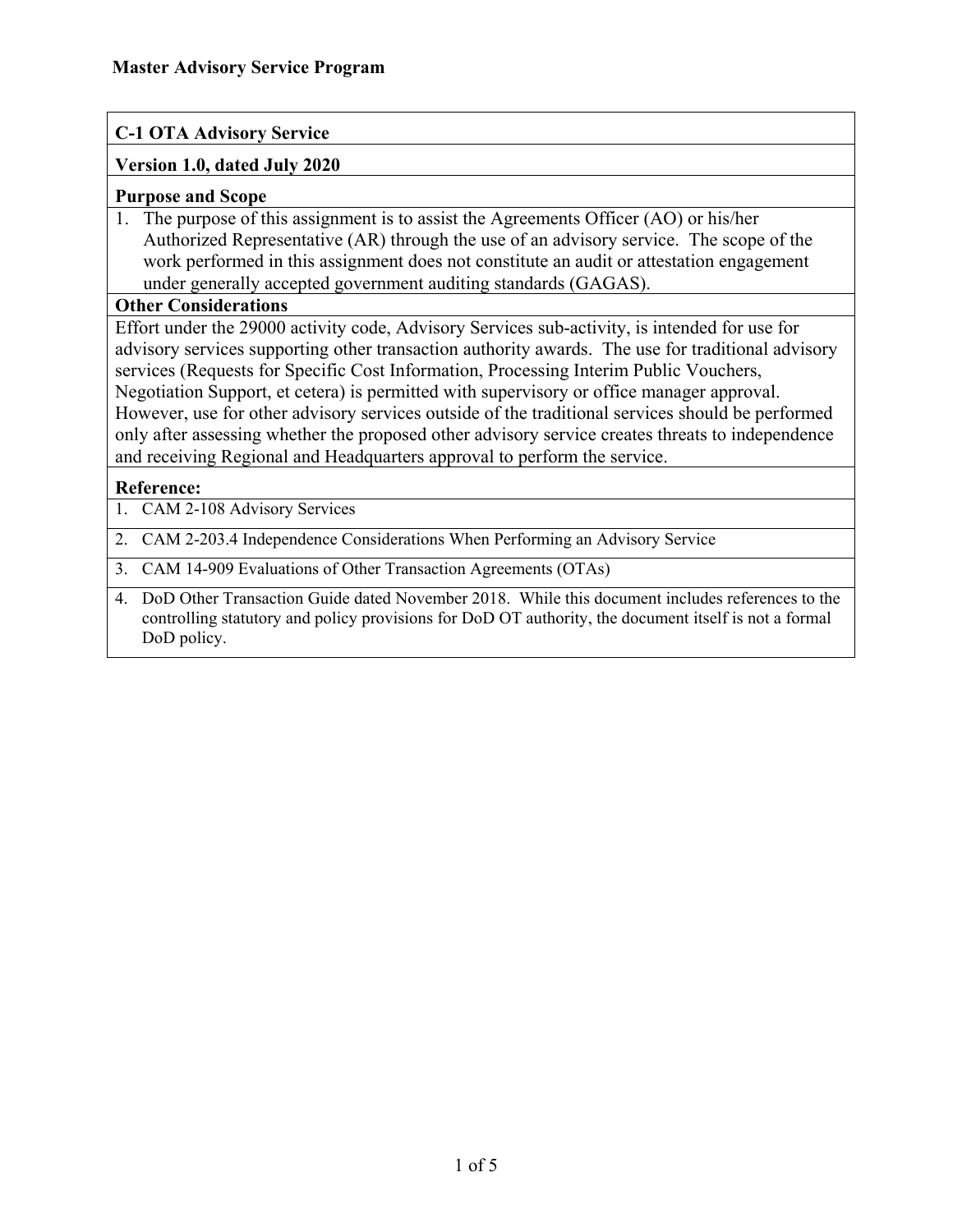| <b>C-1 Calculated Provisional Rates Detailed Steps</b>                                                                                                                                                                                           | <b>WP Reference</b> |
|--------------------------------------------------------------------------------------------------------------------------------------------------------------------------------------------------------------------------------------------------|---------------------|
| Auditor will develop steps based on the risk assessment                                                                                                                                                                                          |                     |
| Contact the AO or AR to discuss their needs and ensure the proposed<br>advisory service will meet his or her needs and objectives. Ensure he/she<br>understands the service DCAA will provide is a service that is not<br>performed under GAGAS. |                     |
|                                                                                                                                                                                                                                                  |                     |
|                                                                                                                                                                                                                                                  |                     |

# **C-1 Calculated Provisional Billing Rates**

### **Version 1.0, dated July 2020**

### **Purpose and Scope**

2. The purpose of this assignment is to assist the Agreements Officer (AO) or his/her Authorized Representative (AR) establish or adjust provisional billing rates as required by other transaction agreement (OTA) terms. The scope of the work performed in this assignment does not constitute an audit or attestation engagement under generally accepted government auditing standards (GAGAS).

If the AO or AR is responsible for establishing the contractor's provisional billing rates, and has requested the auditor's assistance in developing the provisional billing rates, use the procedures below and issue a memorandum with auditor-calculated provisional billing rates to the AO or AR.

3. Provisional billing rates should be established in a timely manner, typically at the beginning of a contractor fiscal year (i.e. to support the first voucher submitted for the year). Contractors sometimes submit contractor-generated provisional billing rates at the end of the fiscal year (voluntarily or based on agreement terms) seeking the AO or AR to establish billing rates for the new fiscal year.

#### **Other Considerations**

The other transaction agreement terms will establish the applicable billing terms, cost accounting, and business system requirements which are critical to assisting the AO or AR with establishing billing rates. The team must fully understand the agreement terms before agreeing to provide this advisory service.

The audit team should tailor the procedures as necessary based on the agreement terms.

### **Reference:**

1. CAM 2-108 Advisory Services

2. CAM 2-203.4 Independence Considerations When Performing an Advisory Service

3. CAM 14-909 Evaluations of Other Transaction Agreements (OTAs)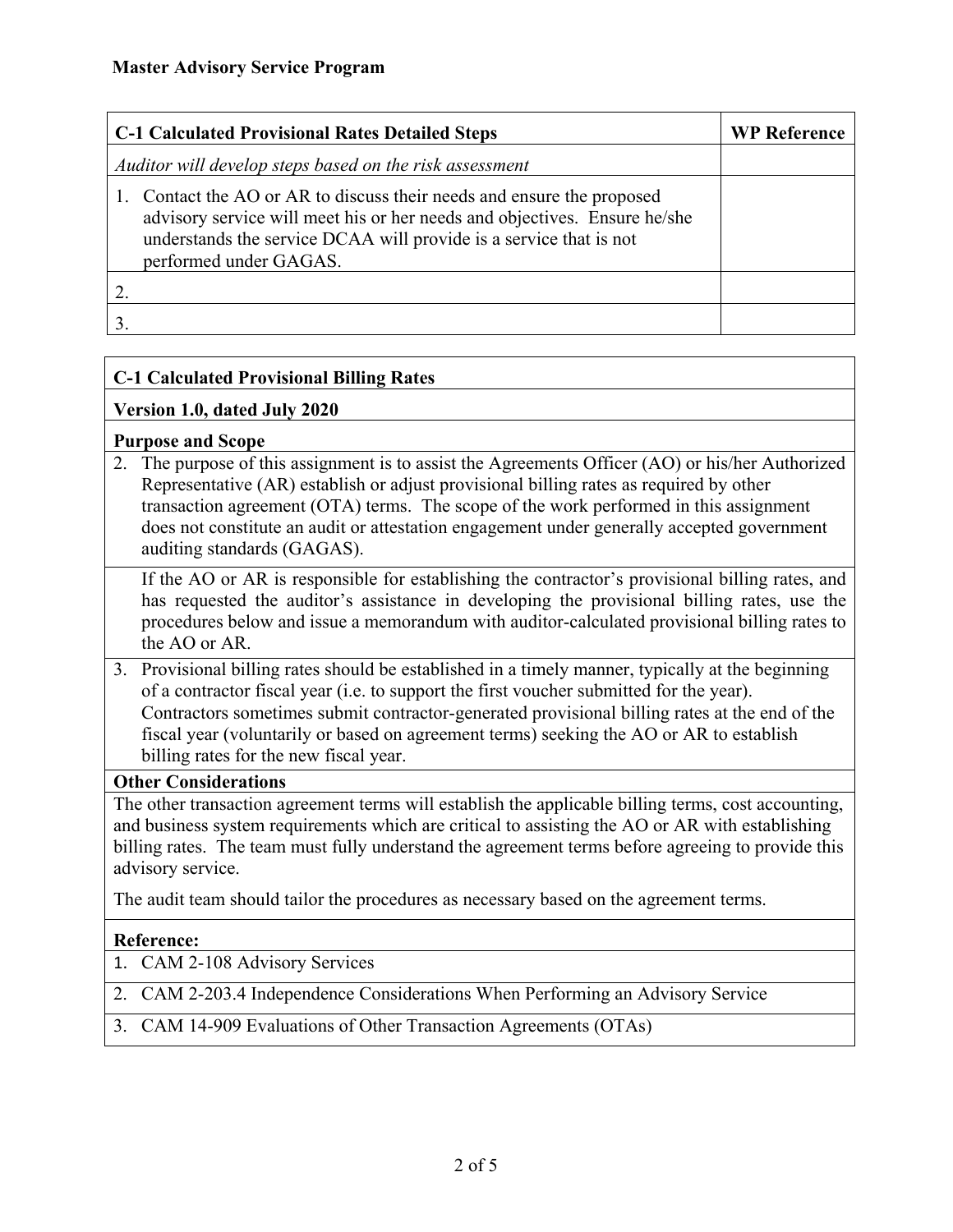# **C-1 Calculated Provisional Billing Rates**

4. DoD Other Transaction Guide dated November 2018. While this document includes references to the controlling statutory and policy provisions for DoD OT authority, the document itself is not a formal DoD policy.

| <b>C-1 Calculated Provisional Billing Rates Detailed Steps</b>                                                                                                                                                                                                                                                                                                                                                                                            | <b>WP Reference</b> |
|-----------------------------------------------------------------------------------------------------------------------------------------------------------------------------------------------------------------------------------------------------------------------------------------------------------------------------------------------------------------------------------------------------------------------------------------------------------|---------------------|
| Version 1.0, July 2020                                                                                                                                                                                                                                                                                                                                                                                                                                    |                     |
| Brief the other transaction agreement.<br>1.                                                                                                                                                                                                                                                                                                                                                                                                              |                     |
| 2. If the AO or AR is responsible for establishing the provisional billing rates<br>and requests auditor assistance in determining the billing rates:                                                                                                                                                                                                                                                                                                     |                     |
| Contact the AO or AR to discuss the request and ensure a provisional<br>a.<br>billing rate service will meet his or her needs and objectives. Ensure<br>the AO or AR understands the service DCAA will provide is a service<br>that is not performed under GAGAS. Explain DCAA's objective in<br>providing the provisional billing rate service (e.g., calculating<br>provisional rates to assist the AO or AR in establishing the provisional<br>rates). |                     |
| b. If a provisional billing rate service will meet the AO or AR's needs,<br>draft a memorandum to the AO or AR acknowledging the request for<br>the provisional billing rate service.                                                                                                                                                                                                                                                                     |                     |
| Note -- If the AO or AR is seeking an audit of a contractor's submission<br>and the FAO considers the submission auditable, do not use this<br>assignment sub-activity type. Use sub-activity type associated with the<br>audit service to be provided.                                                                                                                                                                                                   |                     |
| 3. Notify the contractor the AO or AR has requested DCAA assistance in<br>determining the billing rates.                                                                                                                                                                                                                                                                                                                                                  |                     |
| 4. Walk-through                                                                                                                                                                                                                                                                                                                                                                                                                                           |                     |
| If the contractor did not submit a provisional billing rate proposal, ask<br>a.<br>the contractor to provide a walk-through of the data related to prior<br>year actuals, and inquire about any anticipated changes in business<br>volume, organizational structure, and/or indirect rate structure for the<br>new fiscal year for the auditor's consideration in calculating provisional<br>rates to assist the AO or AR.                                |                     |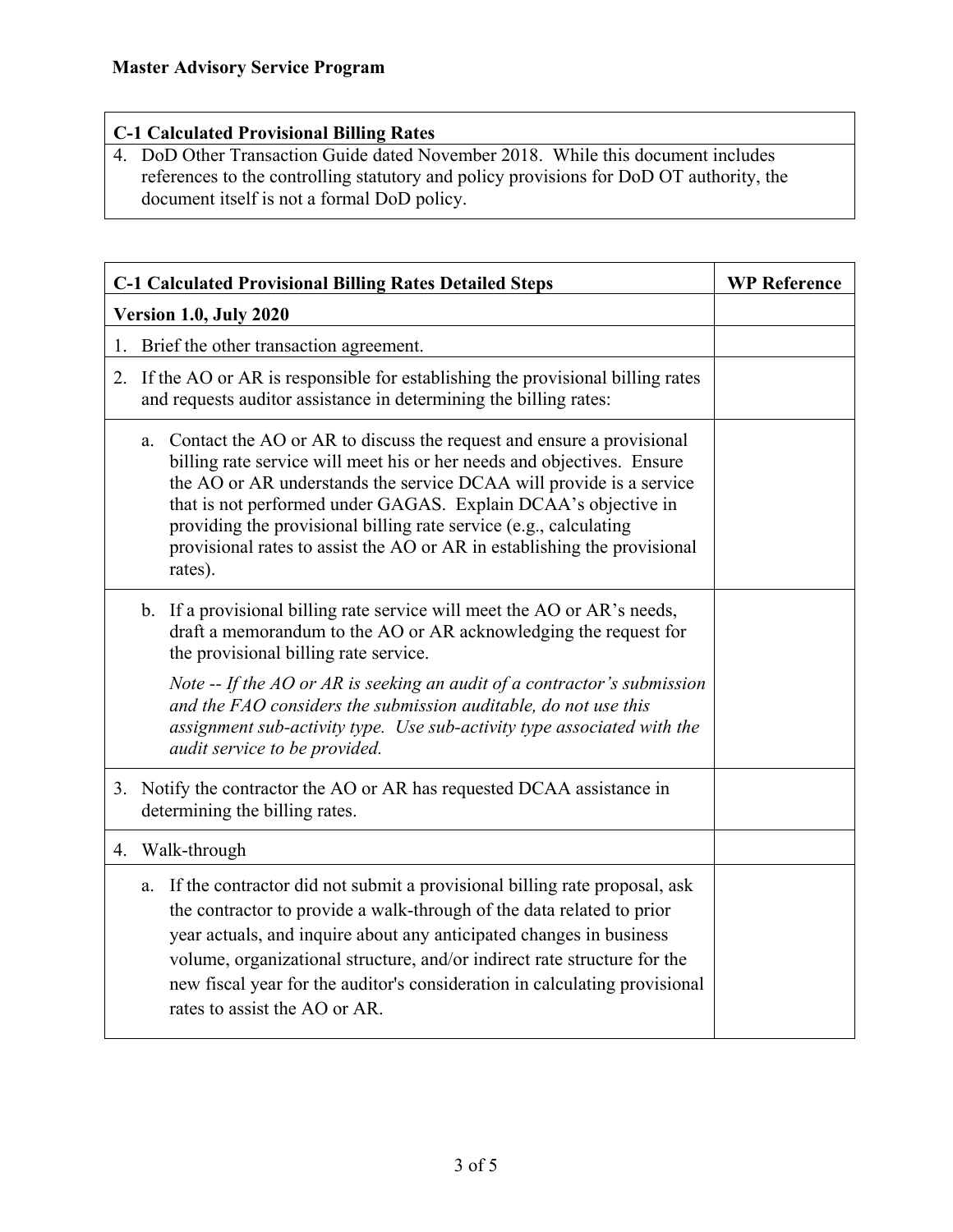| <b>C-1 Calculated Provisional Billing Rates Detailed Steps</b> |                                                                                                                                                                                                                                                                                                                                                                                                                | <b>WP Reference</b> |
|----------------------------------------------------------------|----------------------------------------------------------------------------------------------------------------------------------------------------------------------------------------------------------------------------------------------------------------------------------------------------------------------------------------------------------------------------------------------------------------|---------------------|
|                                                                | b. If the contractor submits input (e.g., budget, projections for changes,<br>etc.) for its new fiscal year, have the contractor provide a walk-through<br>of the input and any significant changes from previous year's rates for<br>the auditor's consideration in calculating provisional rates to assist the<br>AO or AR.                                                                                  |                     |
|                                                                | 5. Ask the AO or AR if he or she is aware of any contracts recently awarded<br>to the contractor that may impact provisional billing rates. If applicable,<br>consider if the recent awards would change the contractor's business<br>volume and require adjustments to historical rate data.                                                                                                                  |                     |
|                                                                | 6. If appropriate, consider if the billing rate calculations require adjustment<br>for costs covered by advance agreements that were not applicable to prior<br>years.                                                                                                                                                                                                                                         |                     |
|                                                                | 7. Review the FAO perm files for relevant information from the FAO files,<br>and request prior year-end actuals and any other data which may impact<br>provisional billing rates.<br>Note -- If no relevant historical information is available, the auditor will<br>need to obtain a forecast from the contractor to calculate provisional billing                                                            |                     |
|                                                                | rates. (This could be simply getting the proposal the contractor submitted,<br>including the proposed indirect cost rates for the contract awarded.)                                                                                                                                                                                                                                                           |                     |
| 8.                                                             | Using the historical incurred cost reports, ascertain the significance and<br>trend of any questioned costs/rates. If significant questioned costs were<br>identified, consider decrementing by a similar amount when establishing<br>the calculated provisional billing rates.                                                                                                                                |                     |
|                                                                | Note $-$ The auditor should consider the relevance of questioned costs from<br>prior years and determine if it is likely that questioned costs identified<br>several years ago could impact the current billing rates. (For example,<br>have the allocation bases changed, are the rate structures the same, are<br>those types of costs included in the calculation of provisional billing rates,<br>$etc.$ ) |                     |
| 9.                                                             | Summarize what the procedures above have disclosed and calculate the<br>provisional rates to provide to the AO or AR.                                                                                                                                                                                                                                                                                          |                     |